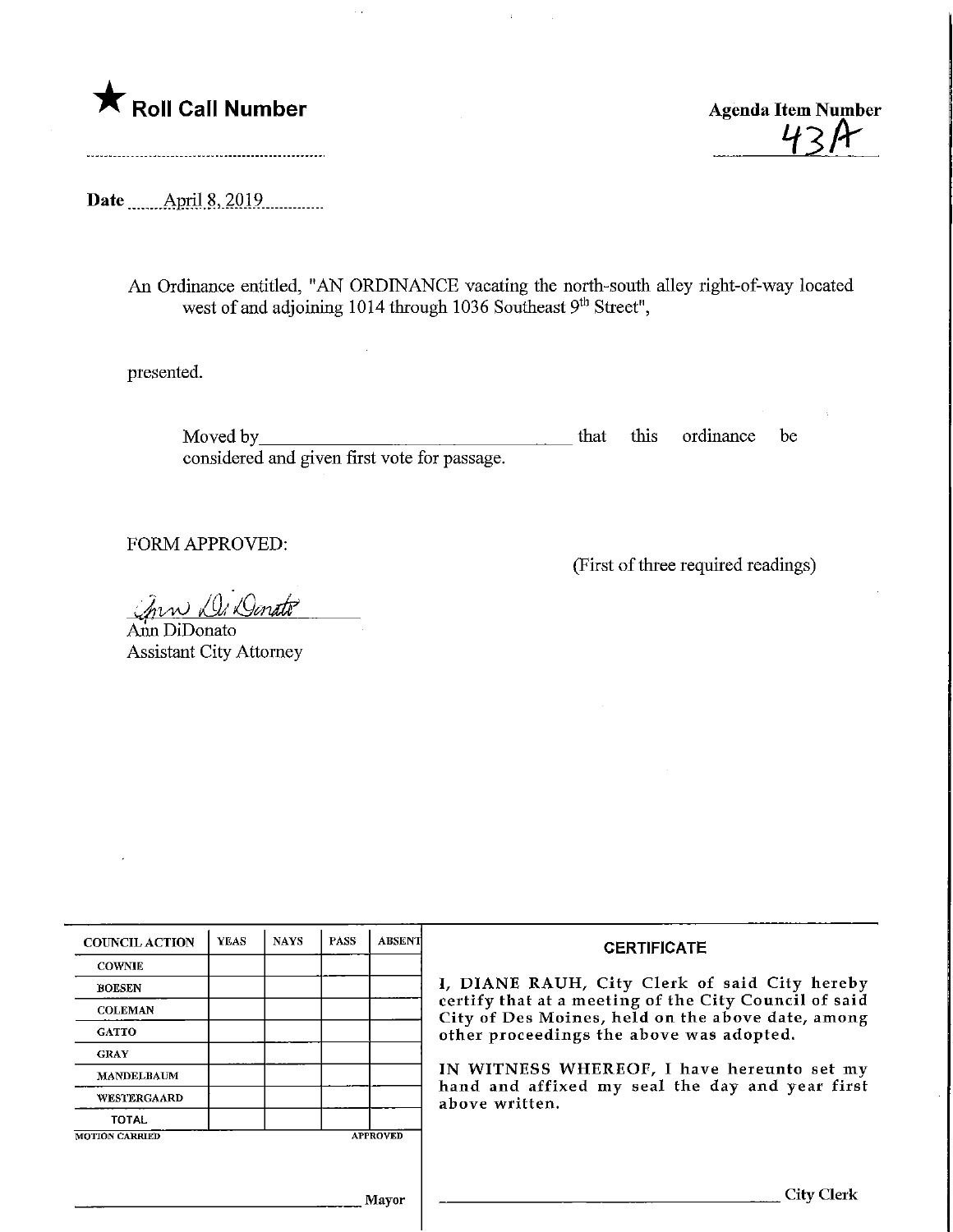Prepared by: Ann DiDonato, Assistant City Attorney, 400 Robert D. Ray Drive, Des Moines, Iowa 50309 (515) 283-413 Return to: City Clerk's Office, 400 Robert D, Ray Drive, Des Moines, Iowa 50309

## ORDINANCE NO.

AN ORDINANCE vacating the north-soufh alley right-of-way located west of and adjoining 1014 through 1036 Southeast 9<sup>th</sup> Street.

 $\mathcal{Y}\mathcal{Z}\mathcal{H}^-$ 

WHEREAS, all prior requirements of law pertaining to the vacation of public right-of-way have been fully observed; and

WHEREAS, it is desirable that the public right-of-way herein described be vacated;

NOW, THEREFORE, BE IT ORDAINED by the City Council of the City of Des Moines, Iowa:

Sec. 1. That the north-south alley right-of-way located west of and adjoining 1014 through 1036 Southeast 9<sup>th</sup> Street, more specifically described as follows, be and is hereby vacated.

ALL OF THE NORTH/SOUTH ALLEY RIGHT OF WAY IN BLOCK 74, TOWN OF DE MOINE, AN OFFICIAL PLAT, ALL NOW INCLUDED IN AND FORMING A PART OF THE CITY OF DES MOINES, POLK COUNTY, IOWA, AND MORE PARTICULARLY DESCRIBED AS FOLLOWS:

BEGINNING AT THE NORTHWEST CORNER OF LOT 7 IN SAID BLOCK 74; THENCE SOUTH ALONG THE WESTERLY LINES OF LOTS 7 THROUTH 11 OF SAID BLOCK 74 TO THE SOUTHWEST CORNER OF SAID LOT 11; THENCE WEST ALONG A STRAIGHT LINE TO THE SOUTHEAST CORNER OF LOT 12 IN SAID BLOCK 74; THENCE NORTH ALONG THE EASTERLY LINES OF LOTS 12 THROUGH 15 OF SAID BLOCK 74 TO THE NORTHEAST CORNER OF SAID LOT 15; THENCE NORTHEASTERLY ALONG A STRAIGHT LINE TO THE POINT OF BEGINNING, AND CONTAINING APPROXIMATELY 4,498 SQUARE FEET.

Sec. 2. The City of Des Moines hereby reserves an easement upon the property described above for the continued use and maintenance of any utilities now in place, with the right of entry for servicing same.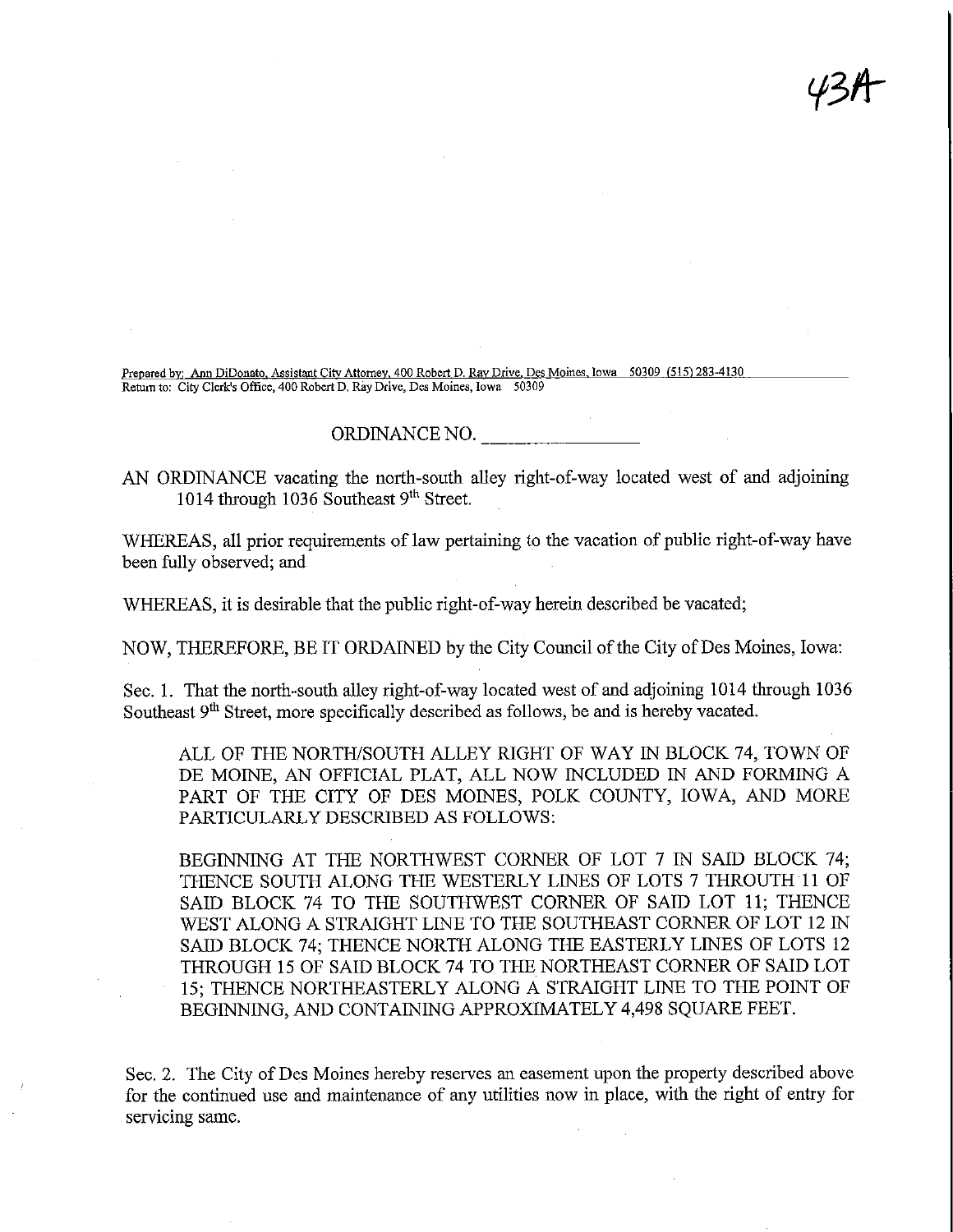Sec. 3. That the City Clerk is hereby authorized and directed to cause certified copies of this ordinance and proof of publication thereof together with proof of publication of the notice of the public hearing on this matter to be properly filed in the office of the Recorder of Polk County, Iowa.

Sec. 4. This ordinance shall be in full force and effect from and after its passage and publication as provided by law.

FORM APPROVED:

Ann DiDonato

 $\mathcal{L}$ Assistant City Attorney